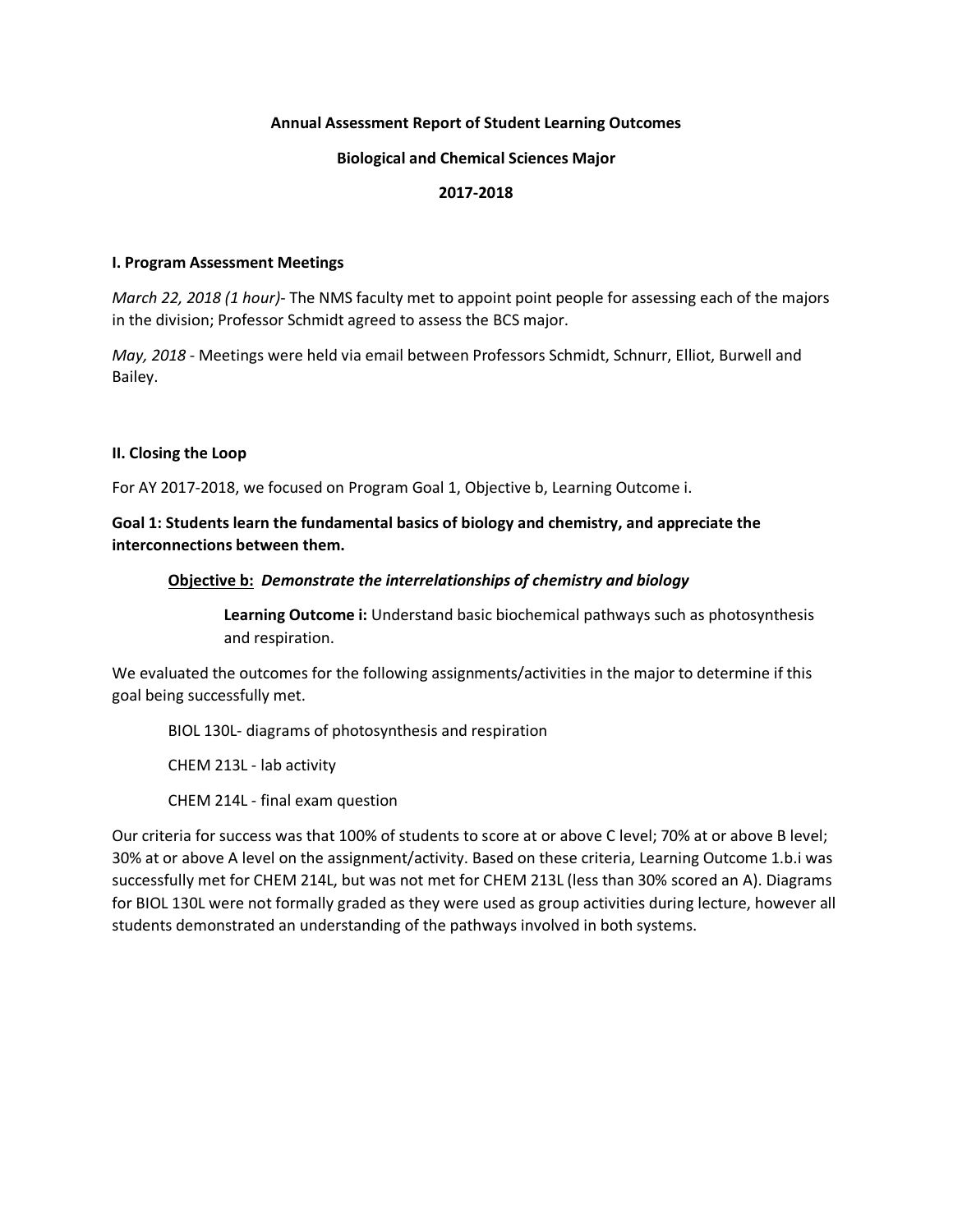## **III. Examination of data collected for this year's targeted learning outcomes**

## **BIOL 130L - Biology of Organisms diagrams**

Students were given diagrams of the pathways of photosynthesis and aerobic cellular respiration which they had to complete in class. Students first worked on completing the diagrams on their own, and then collaborated with a partner. The diagrams were then reviewed as a class to ensure that everyone understood the steps involved in each process. Thus, all students that were present in lecture (95-100% attendance) during these days successfully completed the activities.

## **CHEM 213L - Organic Chemistry I Labs**

## **Learning Outcome:**

Isolation of beta carotene: we talk about how vitamins and nutrients are extracted from vegetable a fruit sources to make dietary supplements. We also talk about the biochemical pathway that converts beta carotene to vitamin A and what happens if you have too much or too little vitamin A. Student learning is assessed through a lab report.

## **Evaluation of the Data:**

This assignment was the first lab report students had to write in Organic Chemistry I. Before writing the lab report students had to isolate and quantitate the amount of beta carotene from a food of their choosing, compare the value to what was recorded on the USDA food table, and reflect on how the procedure could be done more efficiently. For the lab report students also had to emphasize why this type of experiment is important and that required them to demonstrate the interrelationships between biology and chemistry. For example, students needed to explain how the chemical structure gives rise to the biological activity of beta carotene and its metabolic breakdown product vitamin A. This explanation needed to be at least a main component of the lab report introduction.

The grade breakdown for the beta-carotene lab report is as follows (data and rubrics are in faculty files): **100% scored a C or above**

## **76% score a B or above**

# **17% scored an A or above**

The success criteria for the assignment was not met since only 17% of the students scored an A or above (the criteria stated >30% should score above an A). There are a few factors that could been associated with this discrepancy. For example, this was the first lab report of the year in a two semester course. Students were very good at describing what they did in lab but needed more help framing their results in terms of why this experiment is relevant (i.e. emphasizing the interrelationship between biology and chemistry). In subsequent lab reports they got much better at doing this. Next year more time will be spent in Organic Chemistry I emphasizing this point in the lab report writing workshop at the beginning of the Fall semester. Also the success criteria suggested for this learning outcome might not fit this assignment as well as the other measurable learning outcomes such as the homework assignments described below.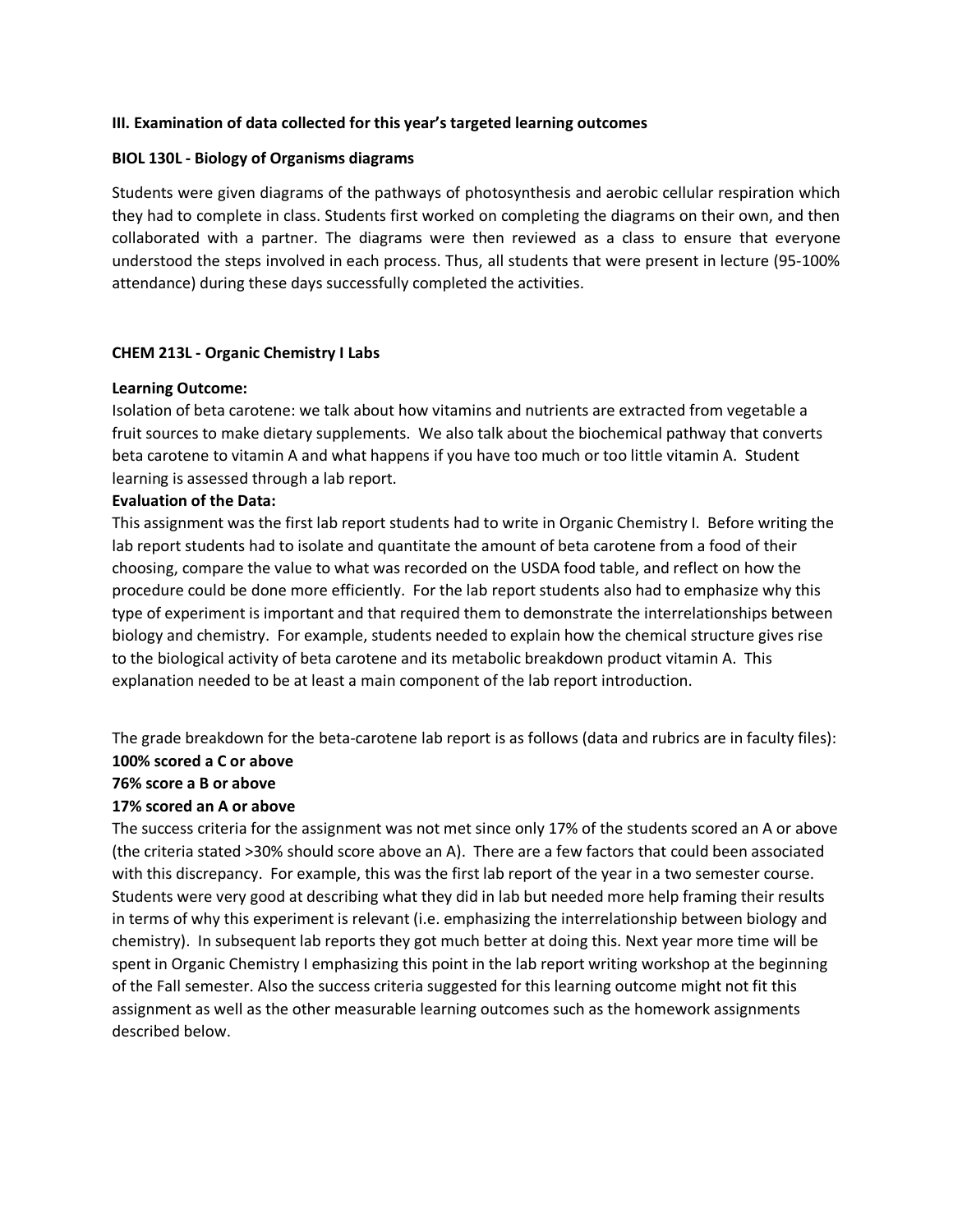# **CHEM 214L - Organic Chemistry II Final Questions**

## **Learning Outcome:**

Thyroxine is a master hormone that regulates several pathways in the human body. Before mature thyroxine leaves the thyroid iodine is added to the molecule. Below is a picture of thyroxine. Knowing what you do about how things are added to benzene rings explain why the iodine molecules are added at those specific positions. In your answer identify the directing group on each ring and what position the iodine atoms are added with respect to the directing group.

## **Evaluation of the Data:**

Instead of being a final question, this was given to the class as a homework problem so students had more time to think about and reflect on why electrophilic aromatic substitutions are important in Biology. This assignment required students to review the ortho, meta, and para positions in these type of molecules and how the chemical structure drives the addition of substituents at specific sites within the molecule. When this assignment was introduced, we discussed as a class what happens when this chemistry breaks. Students had to think about what thyroxine specifically does and what pathways it regulates in the body. Students really liked this assignment and will be used again in Organic Chemistry II.

The grade breakdown for the thyroxine assignment (data and answer key are in faculty files):

# **100% scored a C or above**

# **86% score a B or above**

# **41% scored an A or above**

The success criteria for this learning outcome was met.

# **Learning Outcome:**

Proteins are synthesized by reacting the carboxylic acid end of one amino acid with the amine end of another amino acid. Can this reaction occur spontaneously? Where is this reaction catalyzed in the cell and what is the process of synthesizing proteins called? What does the cell covert the carboxylic acid to before it reacts with the amine of the other amino acid? Draw out a mechanism for this reaction.

# **Evaluation of the Data:**

Once again this was given as a homework assignment rather than a final exam question so students could spend more time thinking about the problem. This was the last assignment in Organic Chemistry II since it starts getting students to think about Biochemistry (most students will be taking this upcoming Fall). This assignment was used to show students the importance of carboxylic acid and amine chemistry to the synthesis of proteins. While working through the problem students also realized that this is not a favorable reaction on its own, but Biology can make difficult reactions work through the use of enzymes. Also, most of the students in Organic Chemistry II were also taking Genetics at the same time so they were able to draw connection with this process and what was actually going on inside the ribosome during protein translation.

The grade breakdown for the thyroxine assignment (data and answer key are in faculty files): **100% scored a C or above 85% score a B or above 35% scored an A or above**

The success criteria for this learning outcome was met.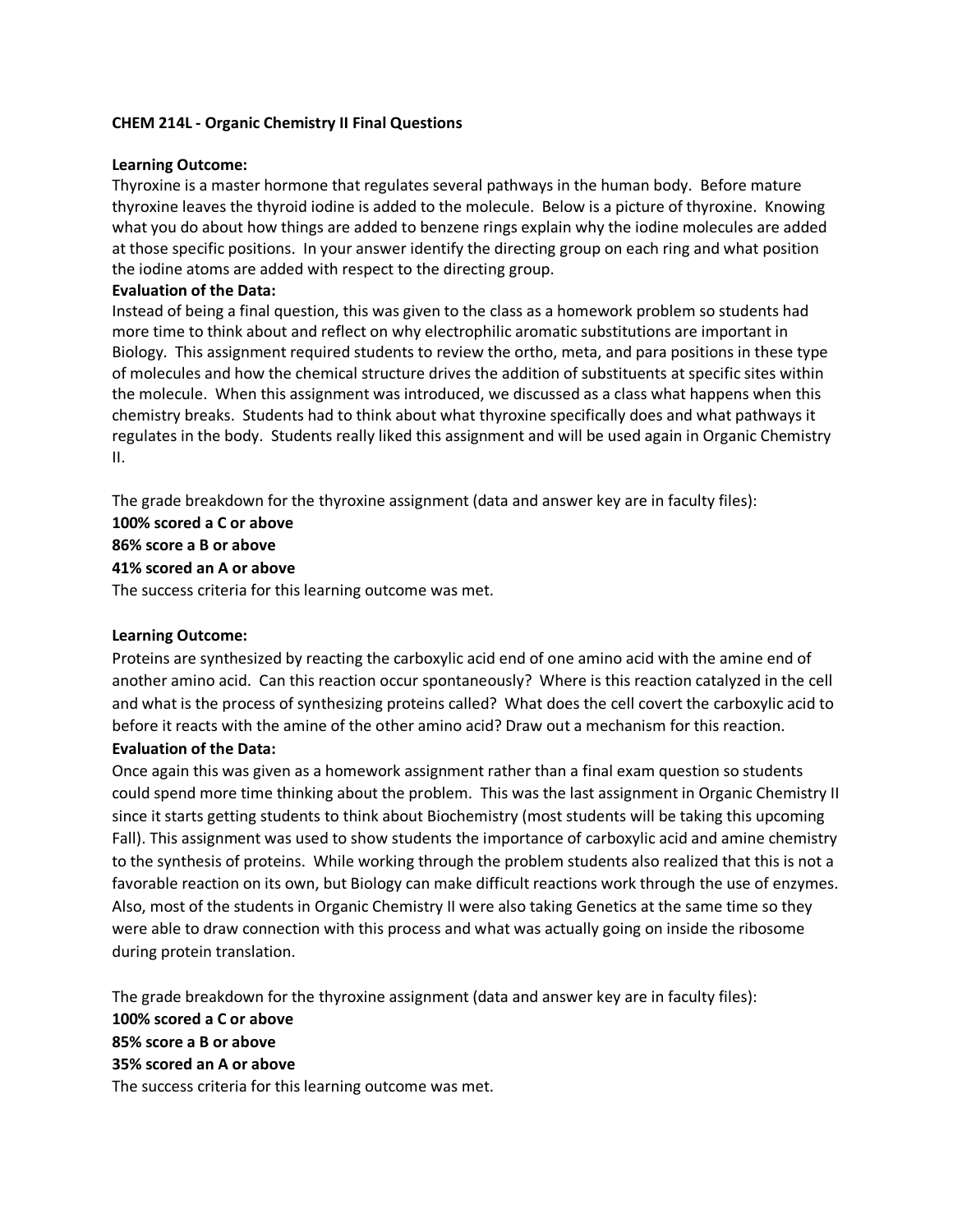## **IV. Program Changes for the Upcoming Year**

There are no anticipated changes for the upcoming year.

## **V. Action Plan for the Upcoming Year**

We will be focusing on Goal 2, Objective a, and both of its outcomes (i and ii) using the assignments/activities included below.

**Goal 2. Students investigate scientific questions using the scientific method and proper research techniques, and learn to evaluate data and communicate their results both orally and in writing, using proper technology.**

**Objective a.** *Learn the scientific method and how to properly conduct a scientific study* **Learning Outcome i.** Design a lab or field study using the scientific method **Learning Outcome ii.** Present results in a lab report and in oral presentation formats

## *Specific course assessments:*

**Ecology and Evolution (Biol 119L)** Students in Ecology and Evolution are tasked with investigating the answer to the question: Why are there no seedlings under hemlock trees? They are required to come up with 2 hypotheses that they propose on their own in their groups, investigate them in the field (after instructor approval), and write a research paper that uses 5 literature sources and the proper statistics to analyze their data. Finally, they present their findings in a scientific talk to their classmates. Assignment and rubrics are at the end of this report.

**Organic Chemistry II (CHEM 214L)**. For the 2018-2019 academic year Lindsay Burwell will assess Learning Outcome 2ai in Organic Chemistry II (CHEM 214L) where students will have to write up their own method document before conducting their independent research projects at the end of the Spring semester. For these independent projects, students are required to utilize the techniques taught throughout Organic Chemistry I (CHEM 213L) and Organic Chemistry II (CHEM 214L) to answer a scientific question that interests them. Step one of this independent project is to have students work with their research group to come up with a method they can use to conduct the intended experiment. The method will be assessed based on the document having the relevant details (materials, equipment, cost, procedure, and anticipated time to complete) needed to complete the research independently. Students will also have to defend how their procedure efficiently addresses the research question before starting the project. This method will be graded using a rubric that will be developed prior to the Spring semester.

**Biochemistry (CHEM 323L).** For the 2018-2019 academic year Lindsay Burwell will assess Learning Outcome 2aii in CHEM 323L where students will orally present the results obtained from an enzyme kinetics experiment. For this project students must design their own method to investigate a condition that impacts glutathione peroxidase isolated from *Brassica rapa* (turnip). Students will present their results in a lab meeting style oral presentation where they will have to describe to their peers what conditions were tested (temperature, enzyme concentration, substrate concentration, pH, etc.), how they developed a method to test this condition, the data they obtained, and conclusions they obtained based on the data analysis. Assessment of this oral presentation will be based on a rubric that will be developed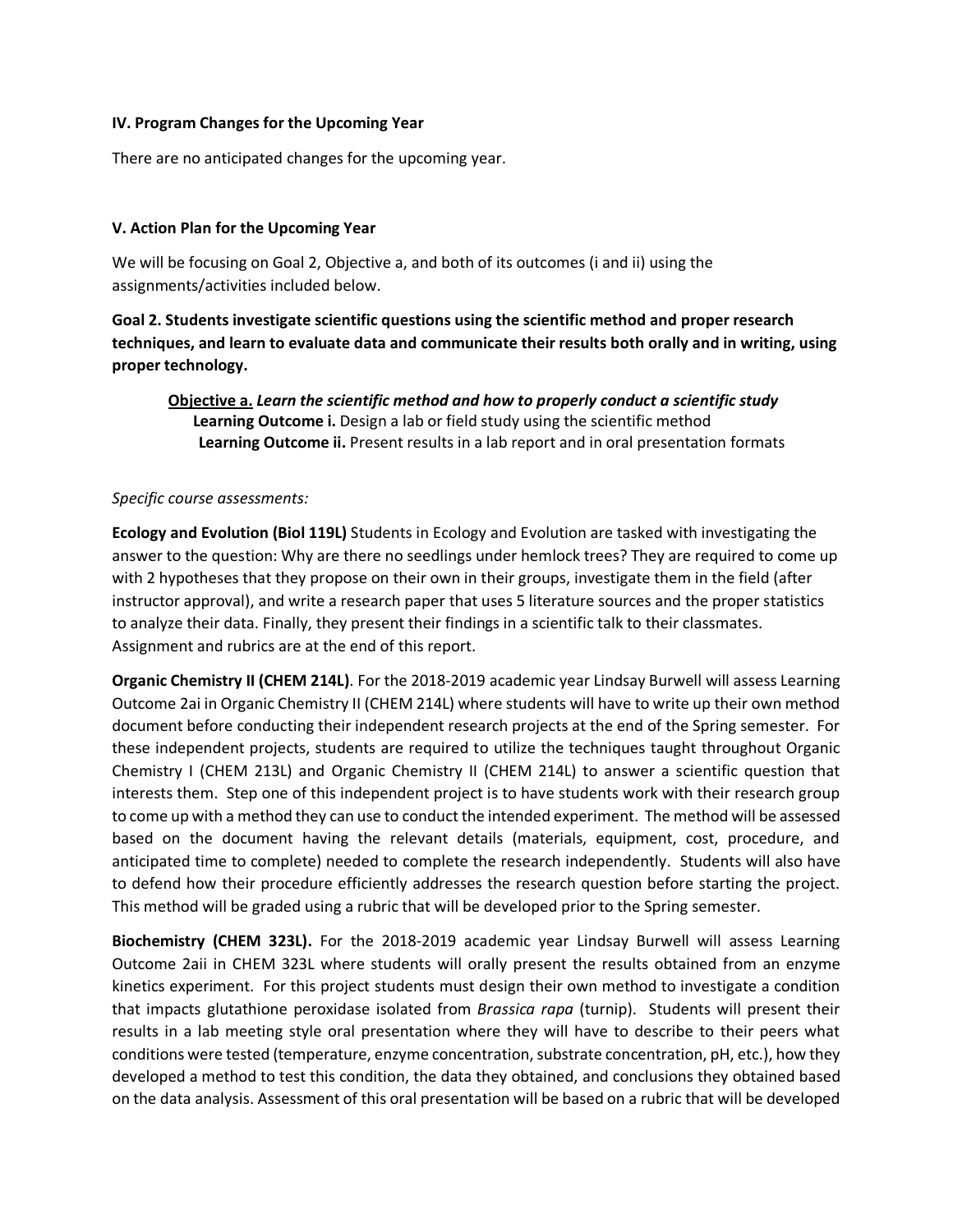prior to the Fall semester. The rubric used during previous years is provided below.

**Microbiology (BIOL 310L)**. For the 2018-2019 academic year Leah Elliott will assess Learning Outcome 2aii through a final, formal lab report based on student research conducted throughout the semester. Students will spend several weeks on a project-based experiment isolating bacteria from the soil around campus and screening for those that produce antibiotics, with the hope of discovering a novel antibiotic. This is an entirely new laboratory assignment that is being developed for Fall 2018. Students will be assessed on a rubric that will be developed prior to the Fall semester.

**Molecular Biology (BIOL 312L)**. Spring 2019 will be the first time Leah Elliott is teaching this course. She will develop an inquiry-based laboratory for students where they design an experiment to create a particular gene or protein, construct their product and collect data on how well they achieved their goal(s). Students will present their findings to the class in a lab meeting style oral presentation. The designing of the experiment fits outcome 2ai, while the oral presentation addresses learning outcome 2aii. Both the design of the experiment and the oral presentations will be assessed using rubrics developed prior to the Spring 2019 semester.

**Biology of Organisms (BIOL 130L)** Students observe general *Daphnia* behavior, read papers on the effects of caffeine, nicotine and ethanol on heart rate, and then generate a hypothesis about how of one of these compounds might affect heart rate in Daphnia. They then design an experiment to test their hypothesis (Learning Outcome i), collect and analyze data, and write up their findings in the format of a peerreviewed journal article (Learning Outcome ii). Assignment description and rubric are included at the end of this report.

**Bioinorganic Chemistry (Chem 385)** This course looks at the role of transition metals in biological systems, such as hemoglobin, oxygen transport, photosynthesis, etc. Students need to integrate what they have learned in both chemistry and biology courses in order to be successful. To test overall comprehension of the principles behind bioinorganic chemistry, the final project for the course requires students to select a bioinorganically important system (e.g. a particular protein), not otherwise covered in the course, and prepare an electronic poster, displayed via PowerPoint, with the goal of teaching their colleagues about this system. Each student gives a 10-15 minute poster presentation, followed by discussion. Assignment description is included at the end of this report.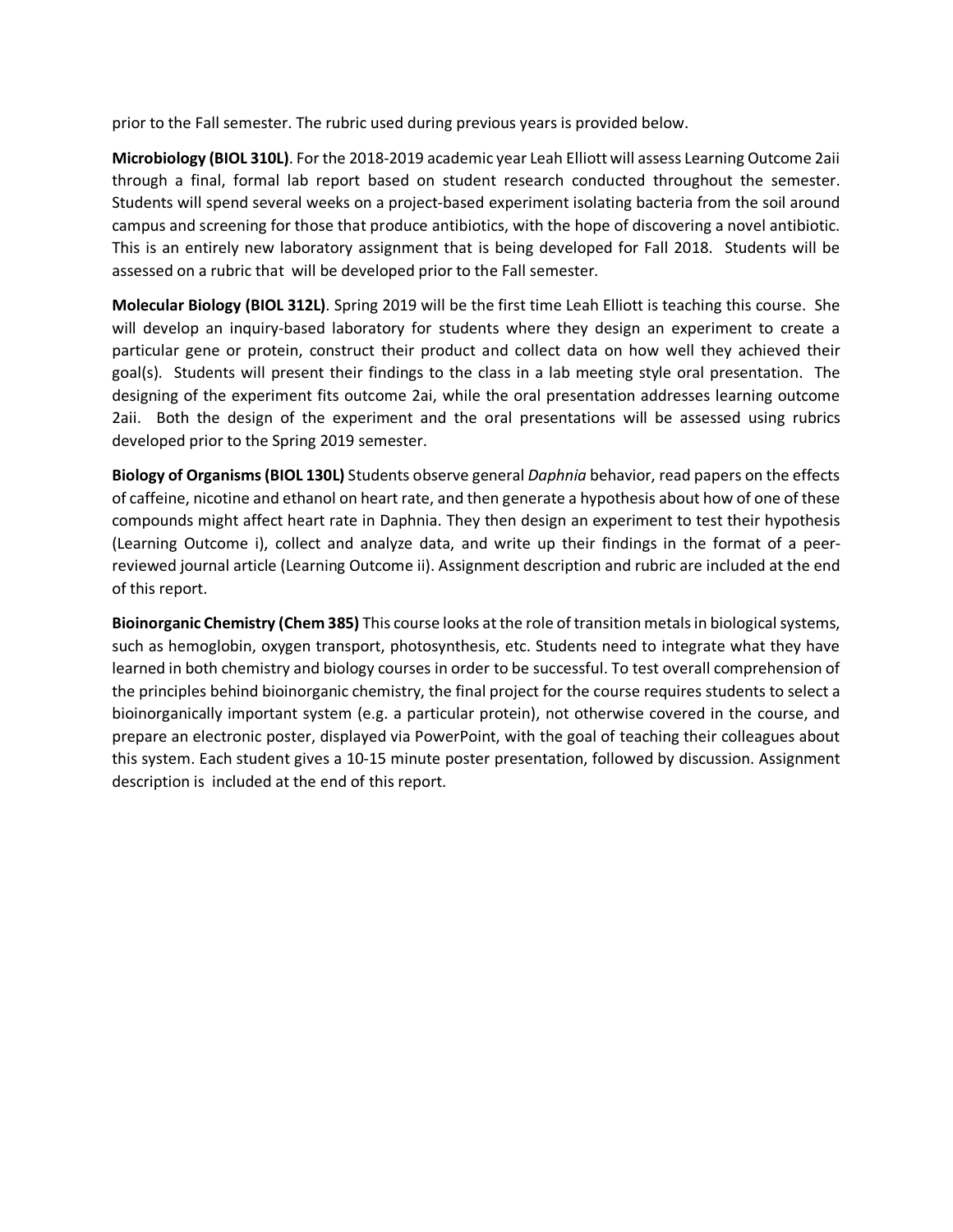## *Assignments:*

## **BIOL 119L FALL 2018**

# **Effects of Eastern Hemlock (***Tsuga canadensis***) on the establishment of interspecific seedlings**

## INTRODUCTION

## Background

Some years ago, ecologists noticed that fewer seedlings and saplings of broadleaved woody species seemed to grow beneath the canopies of Eastern Hemlock trees than beneath the canopies of other species. Since that time, a number of projects have confirmed this pattern, but none have been successful in determining the mechanism by which Eastern Hemlocks inhibit the other species.

# Procedure

During this week in lab, we will conduct a brief orientation walk on campus, during which you will observe the spatial distributions of seedlings and saplings relative to Eastern Hemlock trees. We will then collect data to address the question: "Are the densities of seedlings and saplings of woody broadleaved plants lower beneath the canopies of Eastern Hemlock (*Tsuga canadensis*) than beneath those of broadleaved trees?"

To address this question, each group of 3-4 students will sample seedlings and saplings beneath 5 Hemlock and 5 Sugar Maple canopies. So that the physical conditions and seed rain will be as similar as possible between the two canopy types, you should choose your Hemlocks at random, but choose your Maples such than they are the nearest canopy-level ones to each of the 3 Hemlocks. We will identify and count the seedlings and saplings within a  $1 \times 1$  meter quadrat to the southwest of the trunk of each of the trees sampled. There's nothing special about that location, of course. In fact, that's the point: by choosing the site to sample before we even look at the trees, we reduce the possibility of biasing our results by choosing sample sites on the basis of their seedling density. Within each quadrat, count the total number of seedlings/saplings of woody plants (beech, maple, hemlock, oak, shrubs, etc.) separately. Don't count herbaceous plants like grasses, forbs, mosses, etc.

Use the data collected by all groups in your lab section to test the null hypothesis that the mean density of woody seedlings and saplings does not differ between Hemlocks and Sugar Maples. The alternative hypothesis in this case is directional: mean density of seedlings and saplings is higher beneath Hemlocks than beneath Sugar Maples. So you'll need to do a one-tailed t-test.

Assuming that we find a difference in seedling/sapling density beneath hemlocks and maples in the first part, your group should discuss factors that might be responsible for it. After doing so, your group should propose to test two different working hypotheses to explain the difference. You're free (encouraged!) to come up with other hypotheses, of course, but a few that I can suggest include:

\* Light intensity is lower beneath Hemlock canopies, such that germination and/or growth of woody seedlings is inhibited.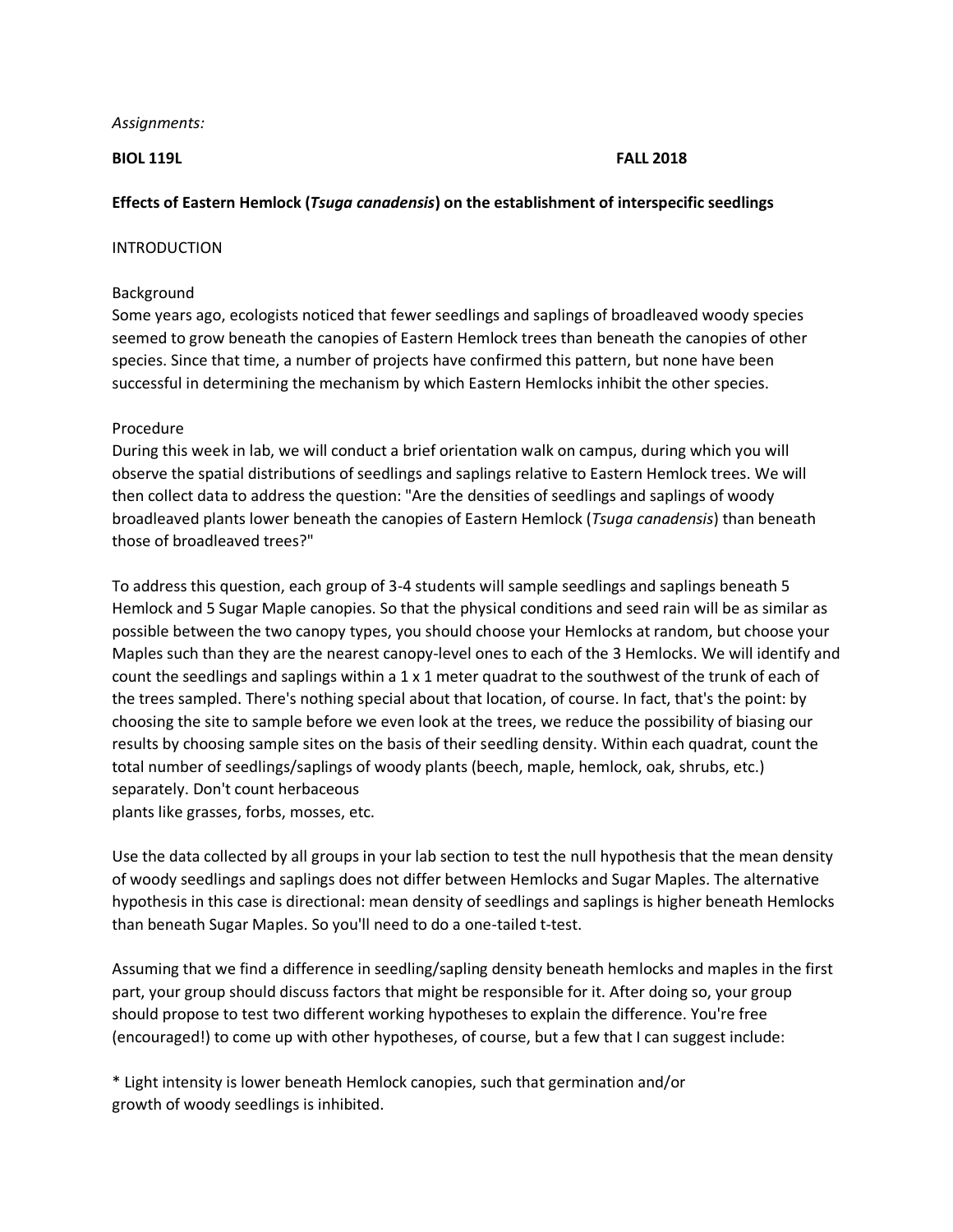\* The canopies of Hemlock trees act as "umbrellas" that shed seeds of broadleaved trees to the side, such that areas beneath Hemlock crowns receive fewer colonists.

\* Hemlocks alter soil pH in such a way that germination or growth of broadleaved plants are inhibited.

\* Hemlocks produce allelochemicals, which either leach from the stems or foliage or are exuded from the roots, and which inhibit either germination or growth, or both.

Each lab group will formally propose 2 different working hypotheses to investigate. Each group will work independently of the others, and write a short proposal that:

1) Presents the statistical analysis and conclusion from the first part of the investigation (the analysis discussed above);

2) Poses two hypotheses about the mode of inhibition (e. g., what is it about Hemlock trees that results in lower densities of other plants near them).

3) Briefly describes a series of experiments or other data collection procedures that you will use to test these hypotheses. Here again, be sure that you state explicitly what sorts of data you'll collect and how you'll analyze them, including statistical tests, etc;

4) Contains a brief list of materials that you will need to do your study. You can use space in the greenhouse, pH meters, PAR ceptometers (which are fancy light meters often used in photosynthesis labs), and just about anything else within reason.

Be aware that we can't realistically subject maple or other tree seeds from the forest to experiments you might think of to assess the effect of different pH's, soil extracts, etc., since this year's seeds won't germinate until next spring. Instead, if you plan a "bioassay," consider using seeds from a widely available and rapid germinating plant (such as sunflower, alfalfa, or lettuce - all of which are often used in these kinds of experiments).

The calendar of events for this study is as follows:

Week of…

This week: Collect initial data and enter it into an Excel spreadsheet. I'll email it around. Groups will include statistical analyses of initial data in their proposals.

Due Oct 11/12: Proposals due. I'll read through the proposals and make suggestions so you can start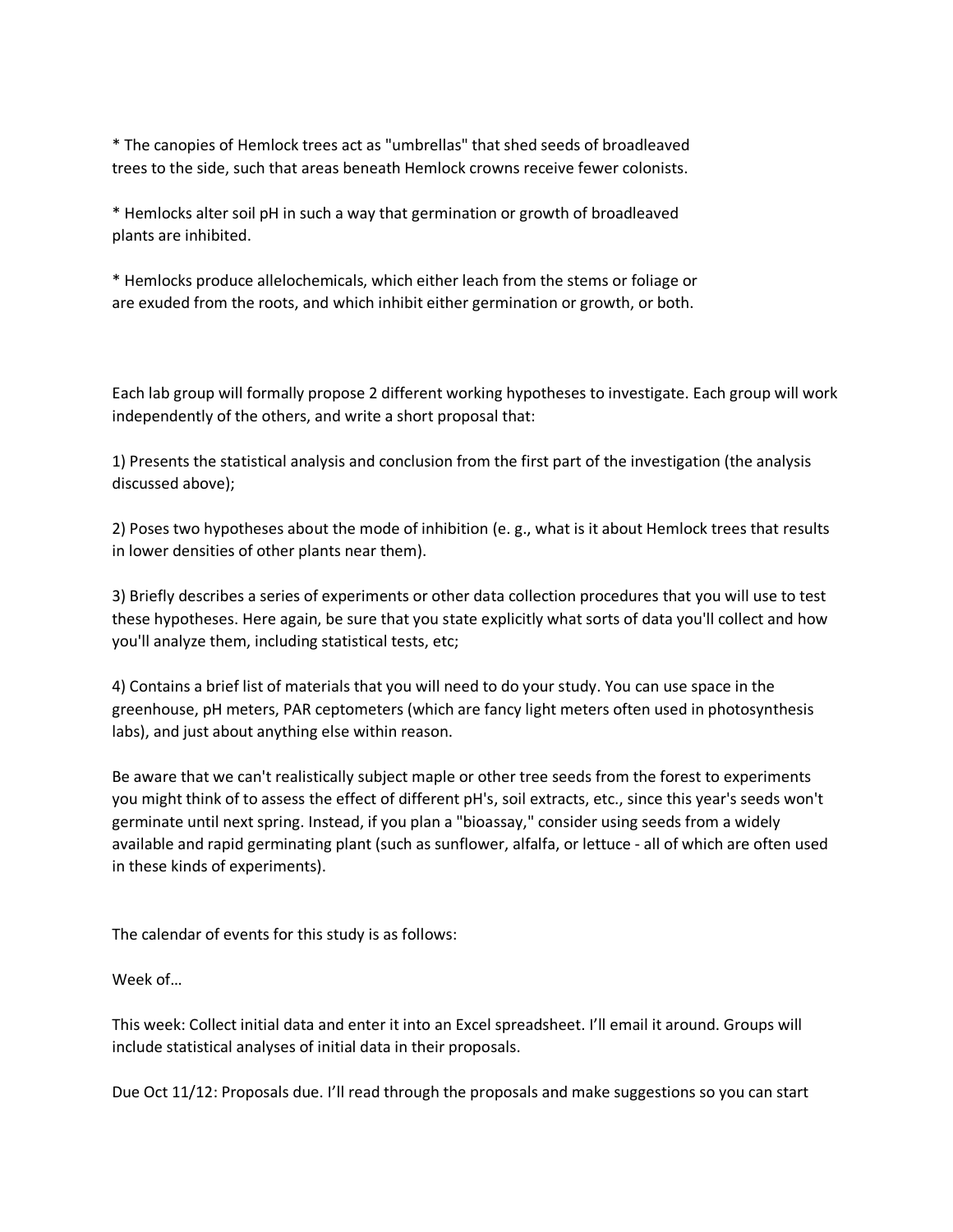collecting data. Although you won't need any literature citations in your proposal, you should probably start looking for them. You will be required to have at least 5 literature citations in this lab report. Use JSTOR, Google Scholar, the library, the list at the end of this handout, etc. I have some available in the lab that you can use also.

Oct 11/12: Return to the field to make more measurements, collect soil, etc. You will be responsible for getting your experiments started and keeping them going. Work out a schedule in your group.

Oct 16: progress report: you'll need to show me your experiments if they're in the greenhouse, or the data you have collected thus far. You can use this lab to finish data collection and do statistical analyses. I'll help you if you have questions.

Nov 13: Group oral presentation of results using PowerPoint (more on this later), and written outline for the presentation (hard copy or electronic copy of the PowerPoint presentation preferred).

Nov 13: Final lab report due, in Ecology format and it must include 5 literature citations. Each student is responsible for their own write-up of the lab!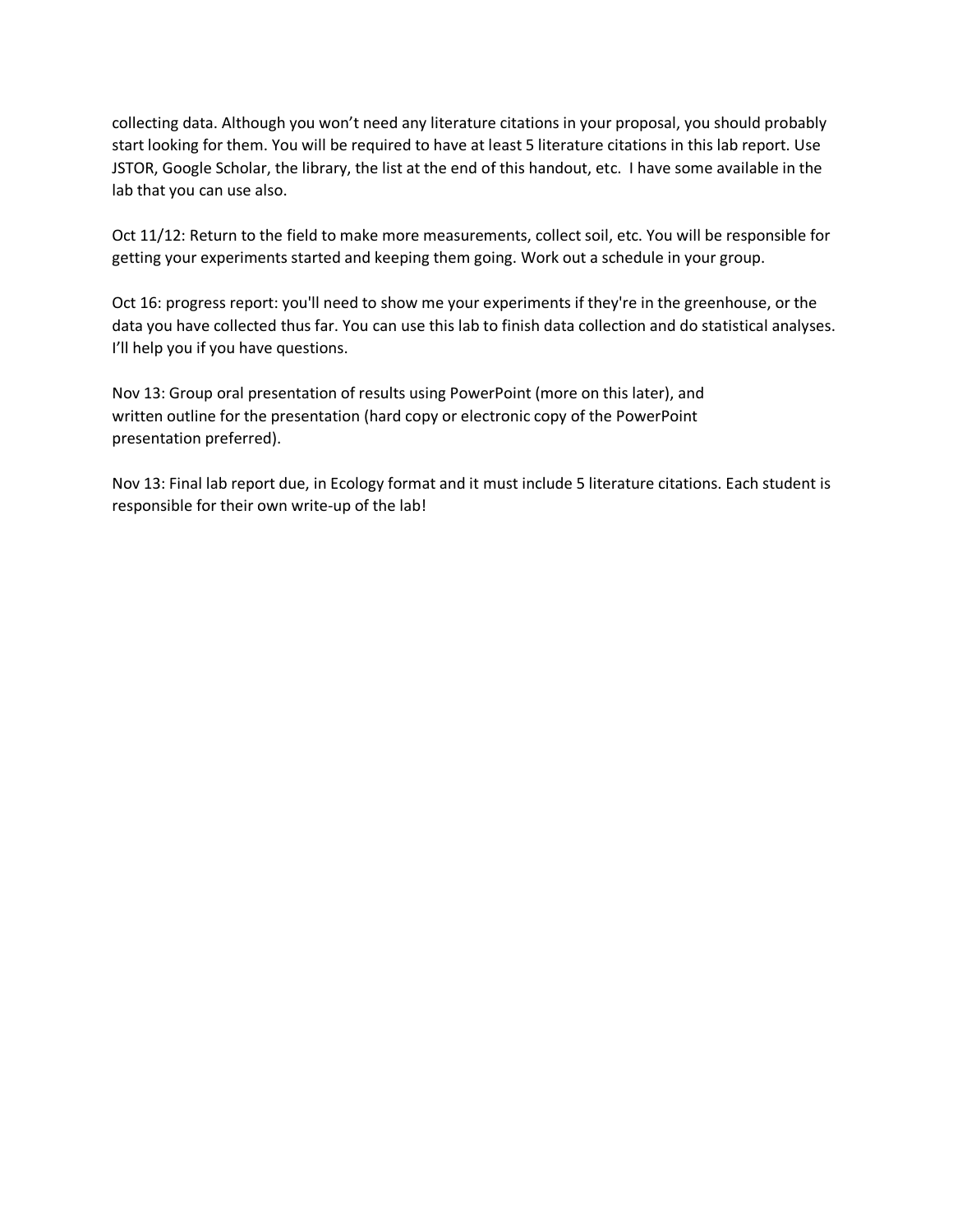Paper Rubric:

Rubric for the Hemlock lab reports

Title: /2

Abstract:

|                | Briefly includes a sentence from each paper section         |    | /5 |  |  |  |
|----------------|-------------------------------------------------------------|----|----|--|--|--|
|                | Introduction:                                               |    |    |  |  |  |
| $\cdot$        | Sets up question using literature                           | /5 |    |  |  |  |
| $\bullet$      | Hypotheses and expectations explicit                        | /5 |    |  |  |  |
|                |                                                             |    |    |  |  |  |
|                | Methods:                                                    |    |    |  |  |  |
|                | Explains in enough detail to repeat project                 | /5 |    |  |  |  |
| $\cdot$        | Statistics used and explained                               | /1 |    |  |  |  |
| Results:       |                                                             |    |    |  |  |  |
|                | Explained in the text                                       | /3 |    |  |  |  |
|                | Graphs present and in correct format                        | /2 |    |  |  |  |
|                | Discussion:                                                 |    |    |  |  |  |
| $\cdot$        | Brought back to hypotheses                                  | /2 |    |  |  |  |
| $\blacksquare$ | Used literature to explain results                          | /5 |    |  |  |  |
|                | Remained positive                                           | /3 |    |  |  |  |
|                | Literature Cited:                                           |    |    |  |  |  |
|                | Number of citations                                         | /5 |    |  |  |  |
|                | Format                                                      | /2 |    |  |  |  |
|                | Overall Project:                                            |    |    |  |  |  |
|                | /10<br>Was it creative and showed scientific understanding? |    |    |  |  |  |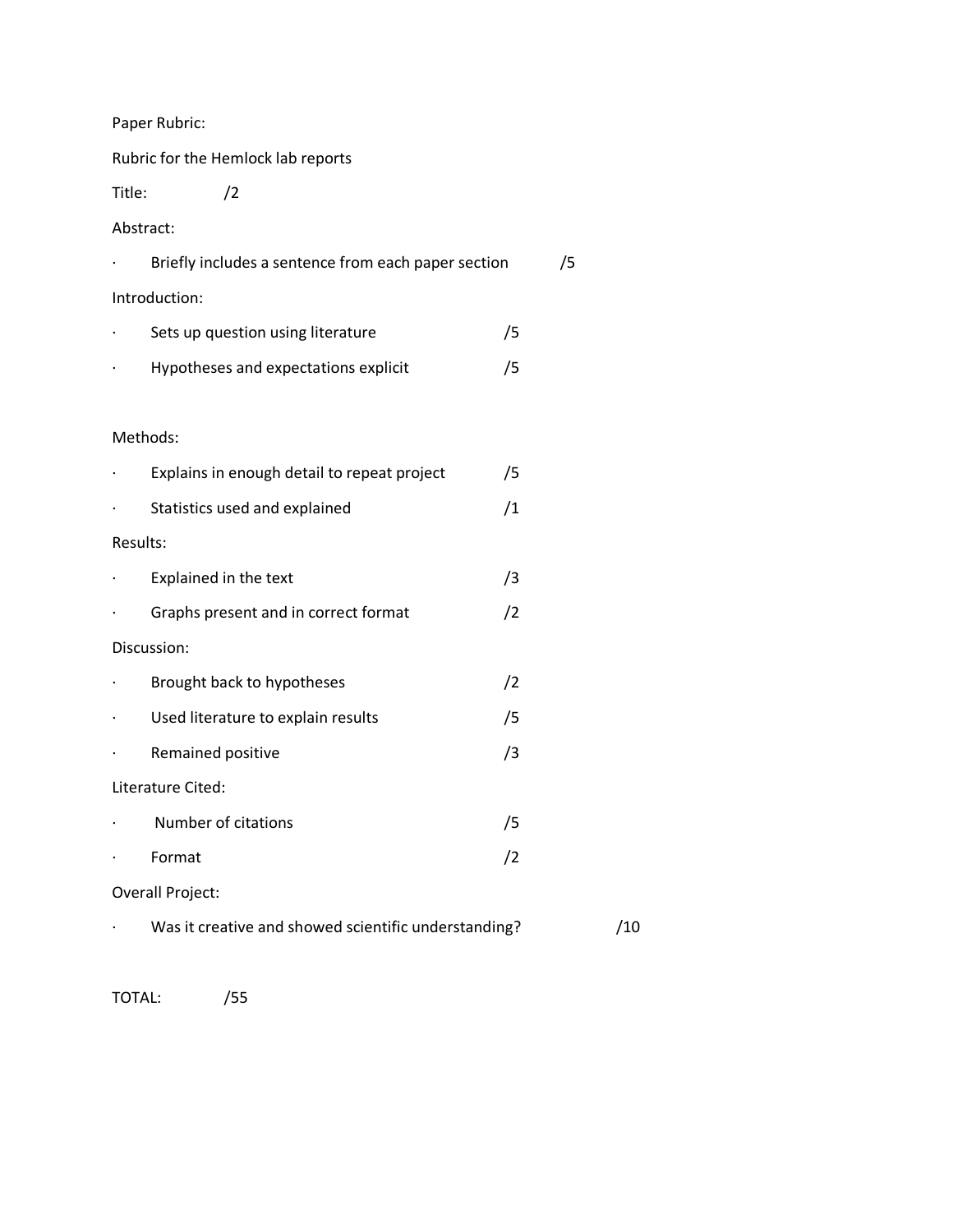ORAL PRESENTATION RUBRIC:

(10 pts.) Introduction:

- gave necessary background and told why the study was interesting
- clearly stated hypothesis, goal or question

(5 pts.) Methods:

· presented adequate detail on how study was conducted (where, how many samples, how determine where to sample, what was measured etc.)

(10 pts.) Results:

- clearly described major results
- provided visual aids to illustrate results

(25 pts.) Discussion/interpretation:

- described how results related to hypothesis, goal or predictions
- proposed reasonable ecological explanations for patterns
- discussed errors in study *that were likely to influence results*
- discussed the next step, unanswered questions, etc.
- return to context, summary of the study

(25pts.) Delivery:

- able to explain work without excessive pauses
- used appropriate language
- appropriate use of visual materials
- **all group members contributed equally**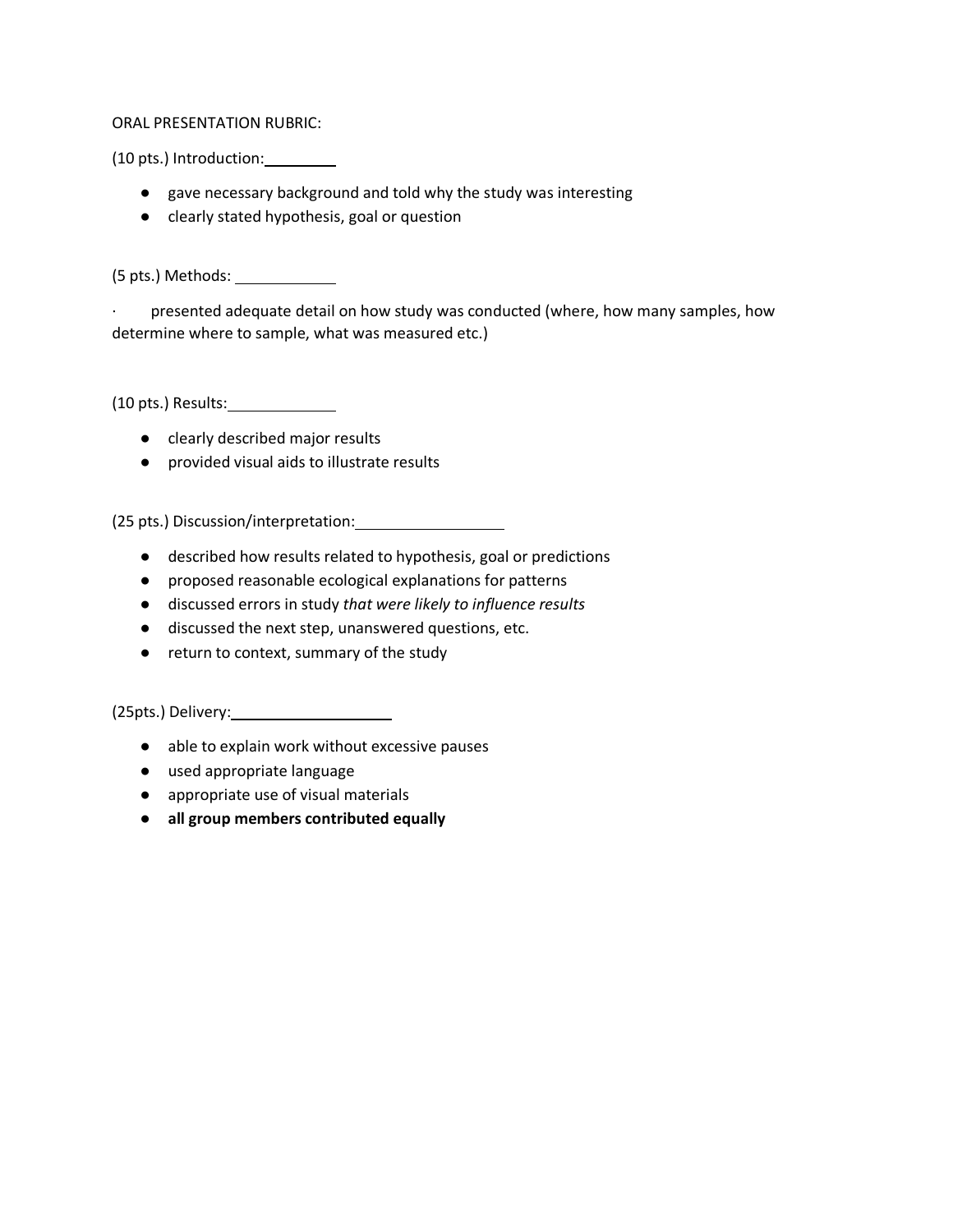**Organic Chemistry (CHEM 213L) Independent Project Assignment.** Throughout the course of two semesters in Organic Chemistry you have obtained several skills that can be applied to a variety of real world problems. For the remaining weeks in Organic Chemistry you will design and carry out an independent project using what you have learned in Organic Chemistry throughout the year. You are also free to use methods from other coursework or new methods you read about in the literature after to approach is discussed with Dr. Burwell. Your independent projects will be graded based on the following three components. Rubrics for each component will be posted on Moodle.

- 1. Written Procedure (100pts)
- 2. Lab Report (100pts)
- 3. Oral Presentation (100pts)

The rubric for the written procedure will be developed prior to the 2019 Spring semester. This is a new graded component to the assignment. Previously, students were required to write up their method and submit it just for feedback prior to starting the procedure. Having it as a graded component will hopefully improve the effort put into developing their methods.

**Biochemistry (CHEM323L) Enzyme Kinetics Lab Assignment** Throughout the course of this semester you have learned a lot about enzyme kinetics and how to use an UV spectrophotometer to study enzyme activity. For the remaining weeks in Biochemistry, you will design and carry out an independent project studying a specific condition that you think will impact the activity of glutathione peroxidase isolated from *Brassica rapa*. These projects will be graded based on the following three components. Rubrics for each component will be posted on Moodle.

- 1. Written Procedure (100pts)
- 2. Lab Report (100pts)
- 3. Oral Presentation (100pts)

The oral presentation rubric previously used is below. This rubric is going to be modified prior to the 2018 Fall semester.

| Category         | 20<br>points                                                                                                                                                                            | 15<br>point<br>S | 10<br>point<br>s | 5<br>point<br>s | O<br>points            |
|------------------|-----------------------------------------------------------------------------------------------------------------------------------------------------------------------------------------|------------------|------------------|-----------------|------------------------|
| Preparedne<br>SS | 1. The presentation was appropriate<br>for peers' background knowledge.<br>2.5-10 min presentation.<br>3. Fielded answers well and promoted<br>discussion<br>4. Shared on Google drive. | 3 out<br>of 4    | 2 out<br>of 4    | 1 out<br>of 4   | No<br>criteri<br>a met |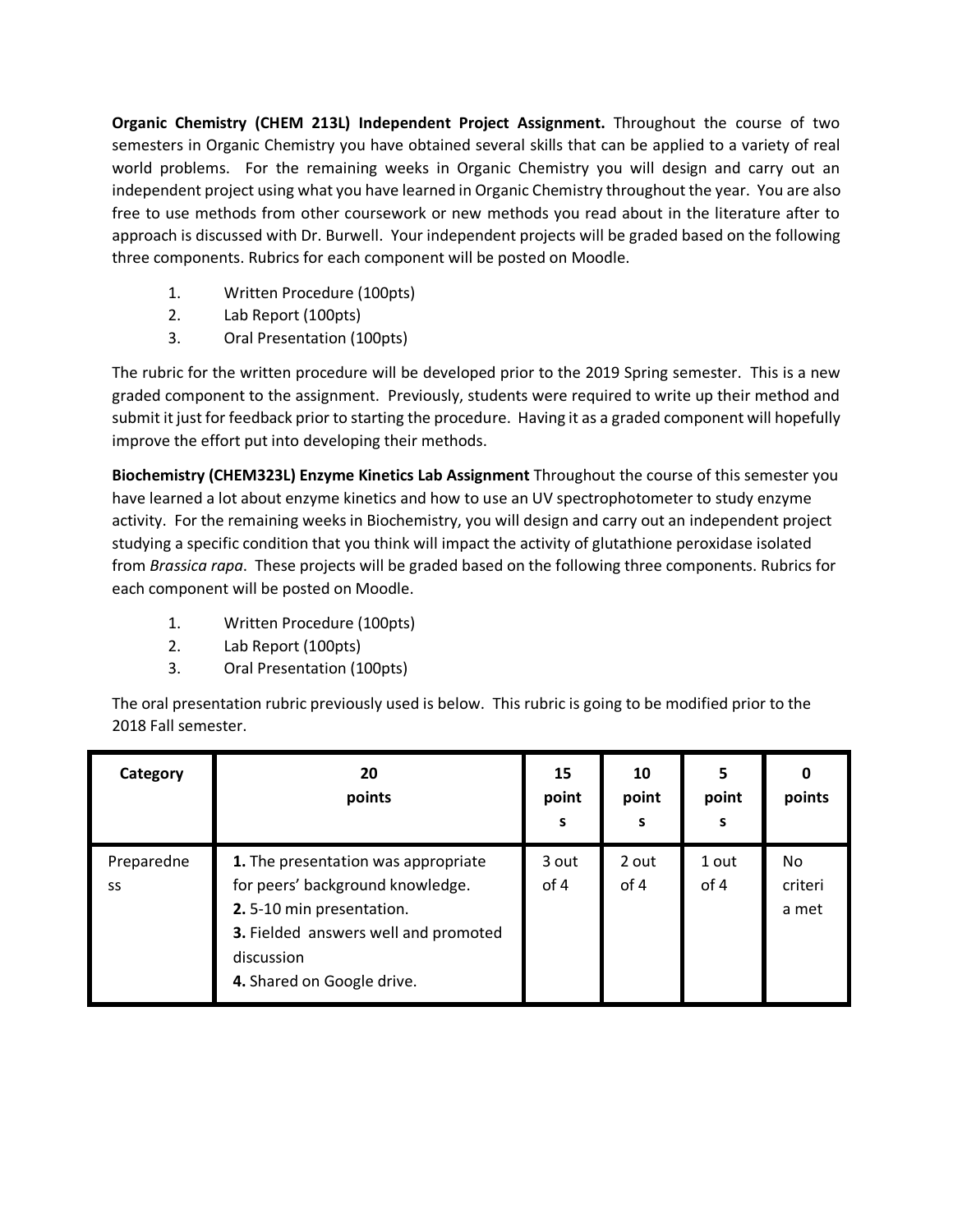| Content                                                                        | Adequately described:<br>1. Why the condition was chosen.<br>2. How was the experiment carried<br>out.<br>3. What were the results.<br>4. What did the results mean                                                                                                                               | 3 out<br>of 4 | 2 out<br>of 4 | 1 out<br>of 4 | <b>No</b><br>criteri<br>a met |
|--------------------------------------------------------------------------------|---------------------------------------------------------------------------------------------------------------------------------------------------------------------------------------------------------------------------------------------------------------------------------------------------|---------------|---------------|---------------|-------------------------------|
| Engagement                                                                     | 1. Made eye contact and spoke clearly<br>2. The presentation was easy to follow<br>and presented in an organized<br>manner.<br>3. Slides were not cluttered and did<br>not confuse the audience<br>4. Encouraged class participation.                                                             | 3 out<br>of 4 | 2 out<br>of 4 | 1 out<br>of 4 | <b>No</b><br>criteri<br>a met |
| Group<br>Involvement                                                           | 1. Everyone in the group participated<br>in the presentation<br>2. Everyone in the group participated<br>in answering the questions.<br>3. Apparent the group worked<br>together on the presentation (nothing<br>is repeated or forgotten)                                                        | 2 out<br>of 3 | 1 out<br>of 3 |               | No<br>criteri<br>a met        |
| Your<br>participatio<br>n and<br>feedback<br>(Filled out<br>by Dr.<br>Burwell) | 1. Self reflected on your own<br>presentation. What worked well and<br>what could have been improved?<br>2. Provides comments or ideas on how<br>what could be improved<br>3. Asks questions to other groups.<br>4. Provides positive constructive<br>feedback on other groups'<br>presentations. | 3 out<br>of 4 | 2 out<br>of 4 | 1 out<br>of 4 | <b>No</b><br>criteri<br>a met |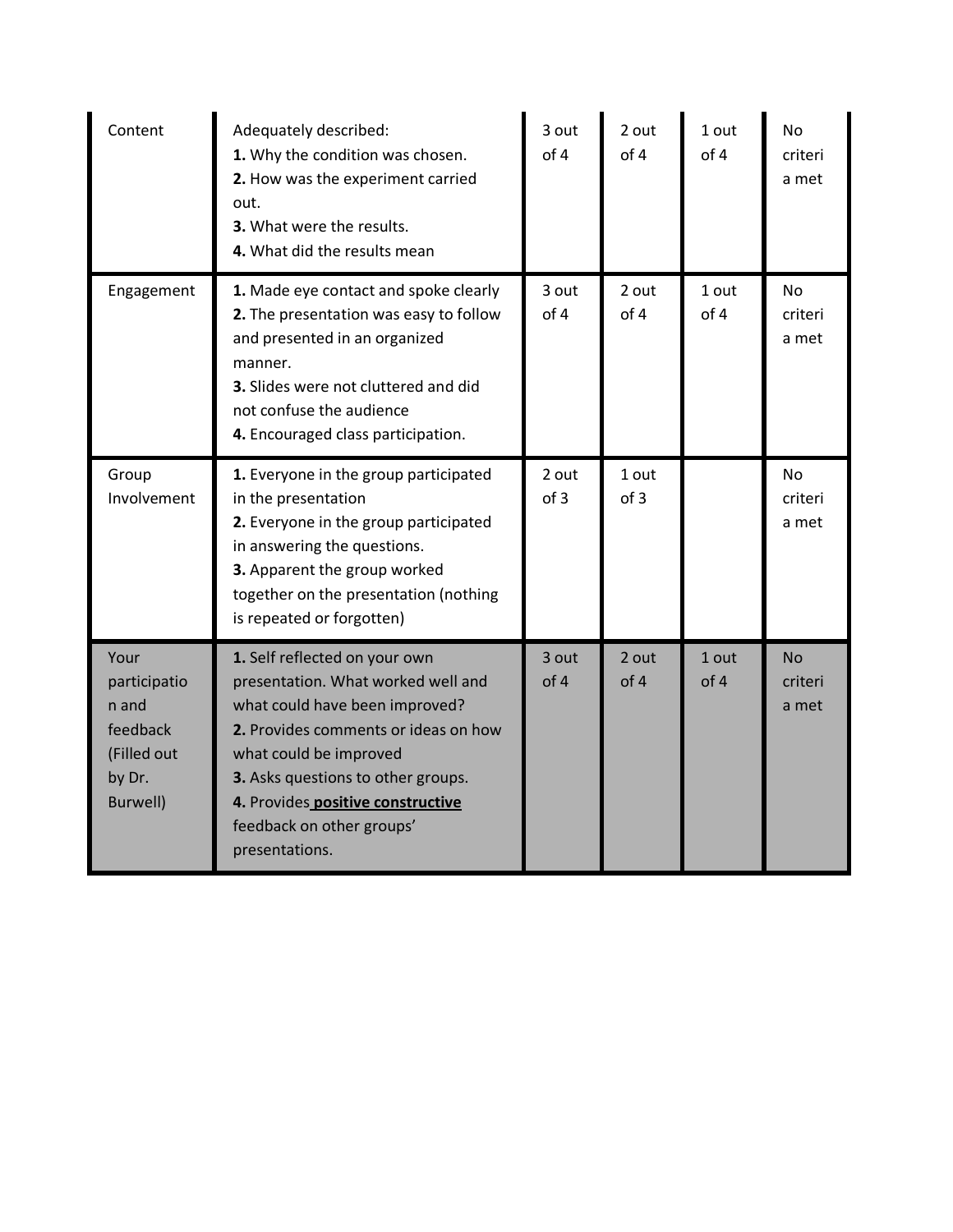# *Daphnia* **physiology**

adapted from a lab at Davidson College and http://www.sciencebuddies.org

# **Introduction**

*Daphnia* sp. are common freshwater cladocerans, often classified with other tiny crustaceans as "microcrustaceans." Cladocerans are commonly known as water fleas. Most species in the Order Cladocera are freshwater species, although there are some marine species. The classification of Cladocera is as an order within the Subclass Diplostraca within the Class Branchiopoda within the Subphylum Crustacea*. Daphnia magna* and *D. pulex* are both widely used experimental organisms in zoology, ecology, and toxicology. Ecological studies have determined their important role in aquatic food webs – they graze on phytoplankton and, in so doing, increase phytoplankton rate of production. At the same time, many insects and fish consume zooplankton, and the microcrustaceans are thus a key source of food for organisms at higher trophic levels in many aquatic habitats.

*Daphnia magna* (common name "water fleas") are tiny freshwater crustaceans. They are filter feeders, and can survive in culture by eating algae, bacteria, or yeast. The body diameter of adult females is about 3–5 mm (Clare, 2002). The outer carapace of the individuals is transparent, so you can see through to the internal organs (see Figure 1, below). This allows you to monitor the heart rate of individual *Daphnia* that you observe with a microscope.

Figure 1. Photomicrograph of *Daphnia*, the common water flea. Note the position of the heart.

You can use a microscope, placing the individual *Daphnia* in a small drop of water on a depression slide so that it cannot swim out of your field of view. You want to make your measurements quickly, so that the *Daphnia* does not become stressed in the small volume of water.

Unless you are specifically interested in the physiology of crustaceans (and there's nothing wrong with that!), the *Daphnia* in this experiment are what scientists call an *experimental model system* or simply a *model system*. You may be interested in how caffeine (or another drug) affects the human heart. However, designing such an experiment involving human subjects that would be both safe and scientifically valid is way beyond the level of an undergraduate lab. That kind of experiment is for scientific and medical professionals—maybe you, later in life! A model system provides a simpler way of approaching a scientific problem.

Like any model system, *Daphnia* have advantages and disadvantages. On the plus side, they are fairly easy to keep, easy to study, and inexpensive. On the minus side, they are evolutionarily far-removed from humans, so you need to be cautious when interpreting your results. What happens when *Daphnia* are exposed to caffeine (or another solution) may or may not have similarities to what happens when humans drink coffee.

**For this lab you will test how different compounds affect heart rate. You will first consult the literature to determine what others have done and you will then design a study to assess the effects of one compound. Finally, you will write up a lab report on your results, using your literature and doing some statistics to support your claims!**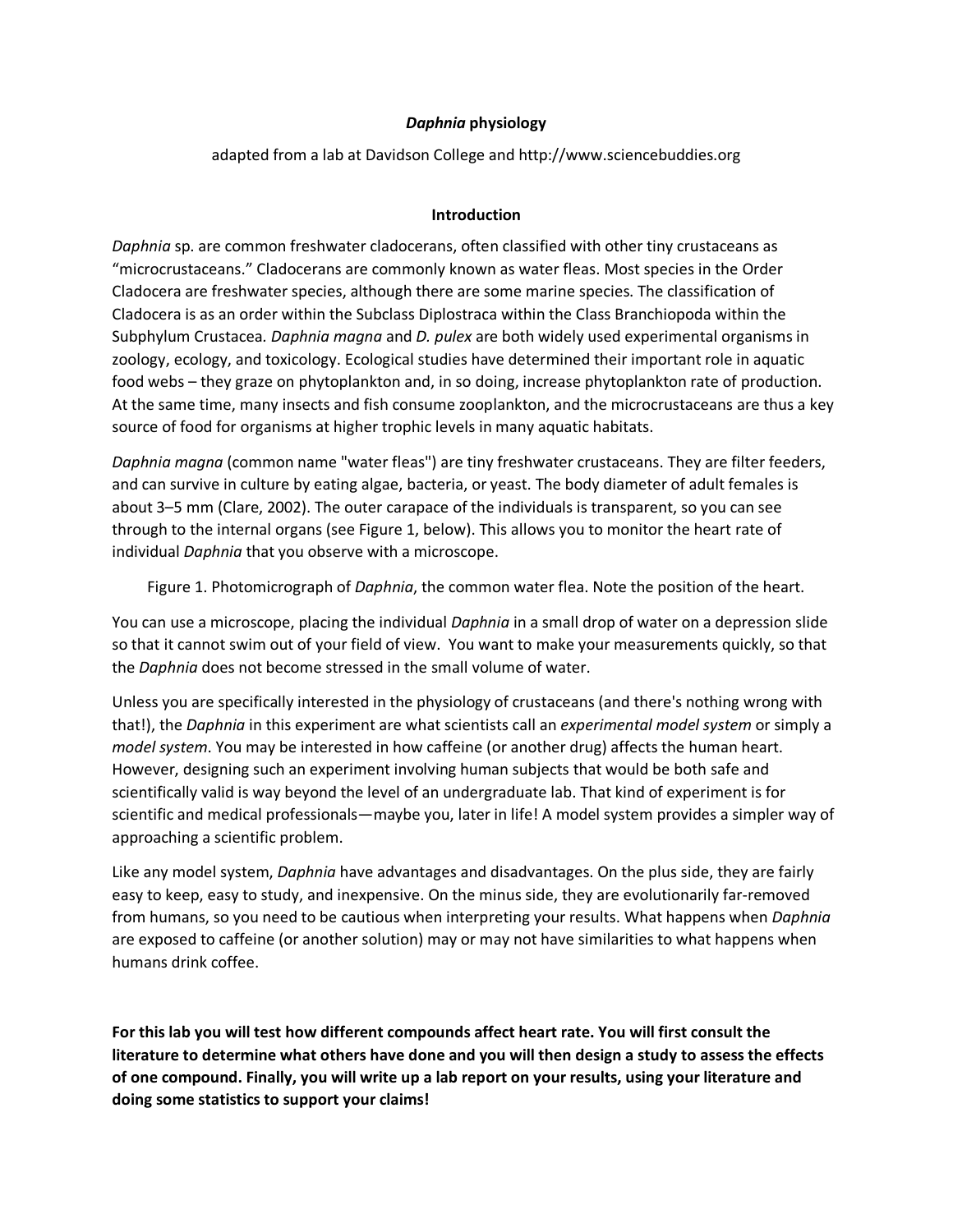#### **Anatomy**

Obtain an individual *Daphnia* using a pipet to extract one from the culture and place the individual on a watch glass with about 5 drops of water. Consult Figure 1 to review the anatomy of *Daphnia magna*. Using a dissecting microscope, observe foraging behavior and swimming. Introduce a minor disturbance in the colony of *Daphnia* and observe anti-predator behavior.

Answer the following questions:

- 1. How do *Daphnia* swim and what appendages are used for locomotion?
- 2. How do they feed and on what do they feed?
- 3. What internal organs do you recognize?
- 4. Were you able to see any individuals with young? Describe if observed.

5. What anti-predator defense mechanisms (morphology or behavior) did you observe?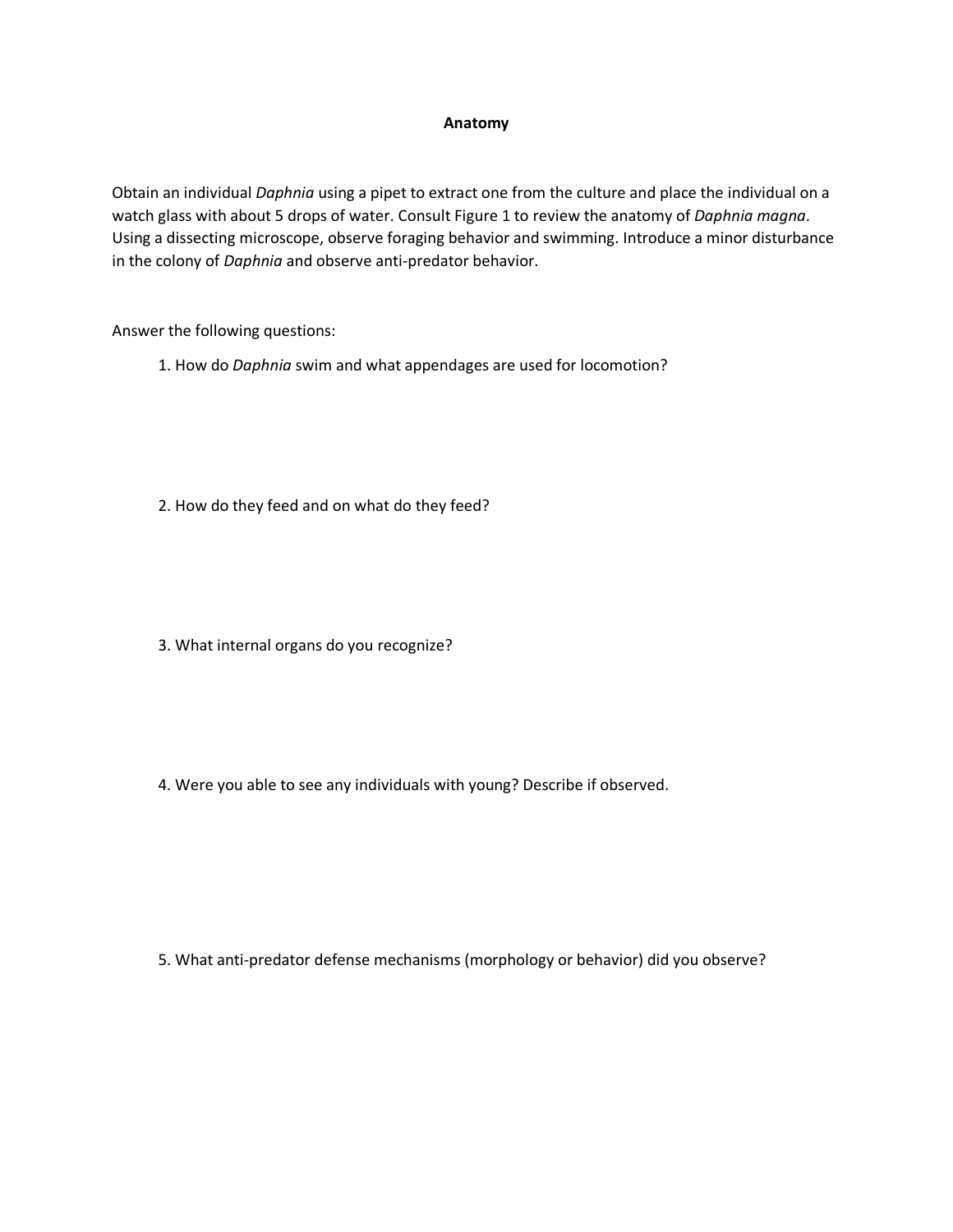# **Physiology**

## Measuring *Daphnia* Heart Rate

- 1. Before doing your experiment you need to establish the background heart rate for the *Daphnia*. Use a transfer pipette to pick up an individual *Daphnia*, and transfer it, and one drop of water, to a depression slide.
- 2. Place the slide under a compound microscope and focus on the *Daphnia* so that you can see the beating heart. If the *Daphnia* moves around too much, remove some of the solution in the slide.
- 3. Count the number of heart beats that occur in 10 seconds. Use either a count-down timer with an audible signal, or have a helper time 10 seconds for you as you count heartbeats.
- 4. Record the number of heart beats in the data table. Multiply the number by 6 to get the number of beats per minute.
- 5. Take at least three separate heart rate measurements for each individual *Daphnia* and calculate the average of the three measurements.
- 6. Add one drop of your experimental compound to the slide, and repeat steps 3-5.
- 7. Repeat this procedure with at least 10 Daphnia.

After you are finished with an individual, gently rinse them with tank water and put them in the 'recovery' container.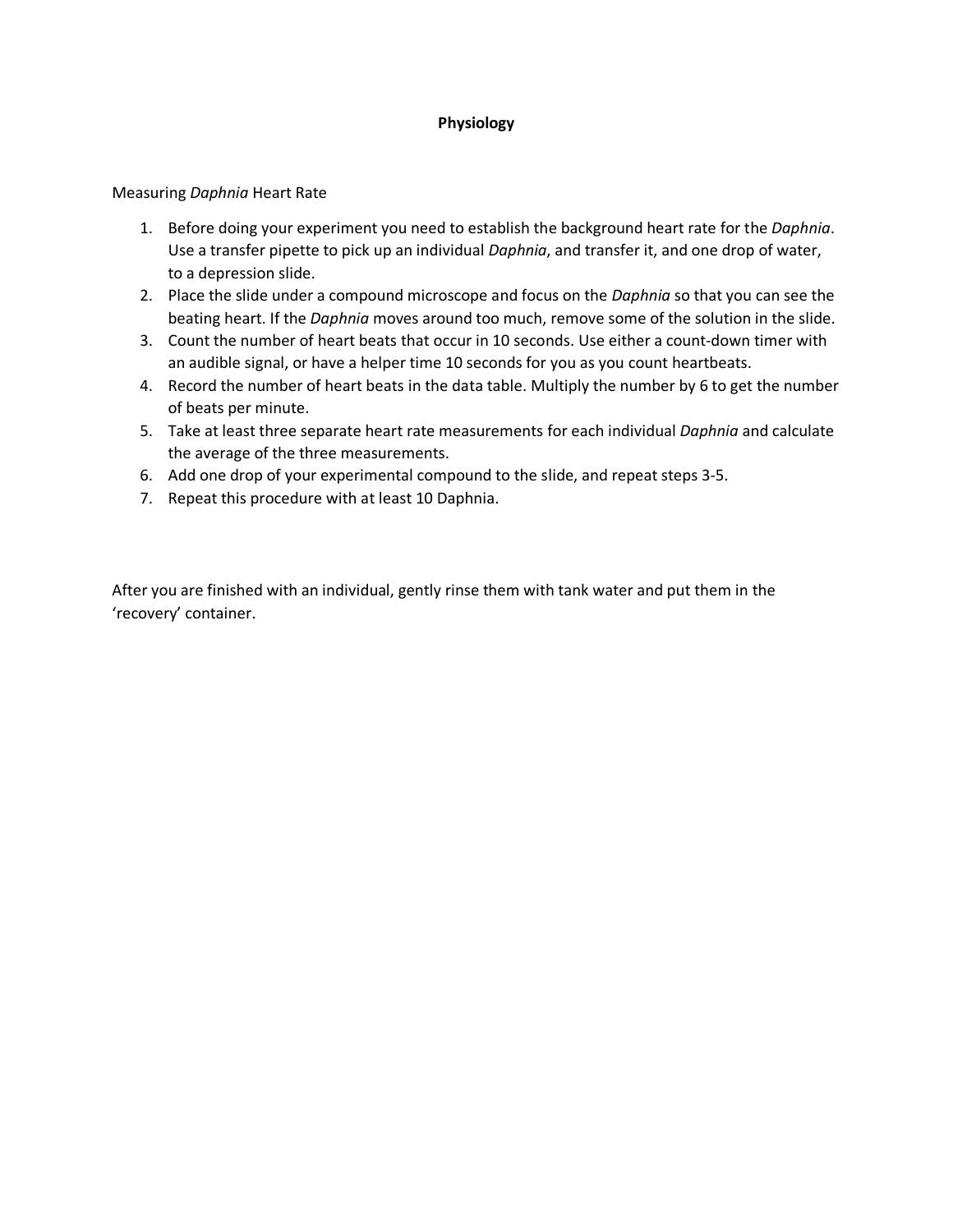## **Lab Report**

When reporting the results of your experiment, the idea is that you need tell your readers why and how you did your experiment, what you found, and what it means!

You should have a:

- 1. **Title.** What is the name of your project?
- 2. **Abstract:** This is an overview of what you did including the hypothesis, the methods, the results and the conclusion. Think of it as the "cliff notes" of your lab report – it allows people to decide if they want to read your whole paper or not.
- 3. **Introduction:** This will be a very comprehensive overview of the "problem". What have others found? (Thus, you should cite other studies in the intro. In scientific writing, we use the in-textciting format of (Author year)). How do their results relate to each other? Is there something lacking in what others have done that you needed to research? That should be your question. You will have outlined the problem so well that when you finally get to the question you are asking it will make logical sense to your reader. Also include any expectations about what you thought would happen – your hypothesized answer to the question. If you include this here, in the discussion you can talk about whether your prediction was upheld!
- 4. **Methods:** What exact methods did you use? Make sure that you write this section in the past tense. Include everything that you did - in the field, in the lab, and on the computer. Although it may seem strange, statistical analyses are actually only methods that you used to determine if your hypothesis was supported or not. You don't need to include results here, just say, "I performed a t-test to determine if there was a significant difference between…"
- 5. **Results:** Here is where you present what you found. Include a graph of the data (average together multiple trials, and include error bars so your reader can see how variable the data were). **Don't include raw data** – and that includes t-test results from excel! Refer to the figures in the text when you explain what they mean: "There was a significant difference among my treatments (P<0.05); the *Daphnia* did… (Fig. 1)." That way you tell the reader what is important for them to know – and you point them to the data to see it for themselves. Be very explicit when you discuss what you found – but don't include any conclusions here. At first that seems pretty tricky, but the results are usually fairly dry – "just the facts, ma'am."
- 6. **Discussion:** In this section you wrap up the whole project. What did you find? What do your results mean? How do they relate to what others have found? Was your hypothesis supported? Why or why not? Again, since you are referring to what others have found you should have citations in the discussion.
- 7. **Literature Cited:** This is where you put all those citations you used in the introduction and discussion. In the sciences, we use the format:

Author Last Name, First Initial. Year. Title. Journal (or Publisher). Volume. Pages.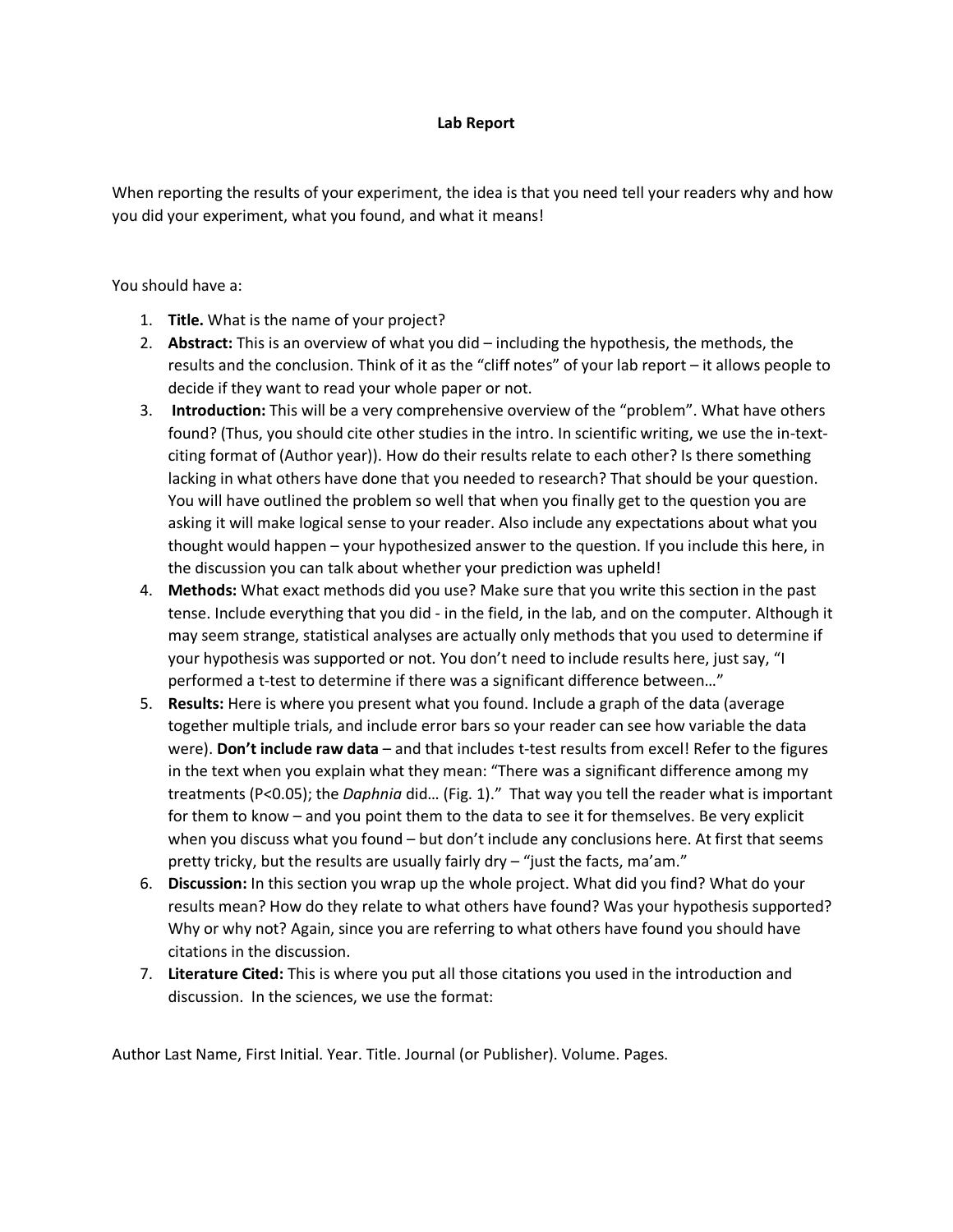# **Data Table**

|           | water       |                |                         |      |                          |             |                |                         |      |                       |
|-----------|-------------|----------------|-------------------------|------|--------------------------|-------------|----------------|-------------------------|------|-----------------------|
|           |             |                |                         |      |                          |             |                |                         |      |                       |
| Daphnia # | $\mathbf 1$ | $\overline{2}$ | $\overline{\mathbf{3}}$ | ave. | ave.<br>bpm<br>(ave. x6) | $\mathbf 1$ | $\overline{2}$ | $\overline{\mathbf{3}}$ | ave. | ave. bpm<br>(ave. x6) |
|           |             |                |                         |      |                          |             |                |                         |      |                       |
|           |             |                |                         |      |                          |             |                |                         |      |                       |
|           |             |                |                         |      |                          |             |                |                         |      |                       |
|           |             |                |                         |      |                          |             |                |                         |      |                       |
|           |             |                |                         |      |                          |             |                |                         |      |                       |
|           |             |                |                         |      |                          |             |                |                         |      |                       |
|           |             |                |                         |      |                          |             |                |                         |      |                       |